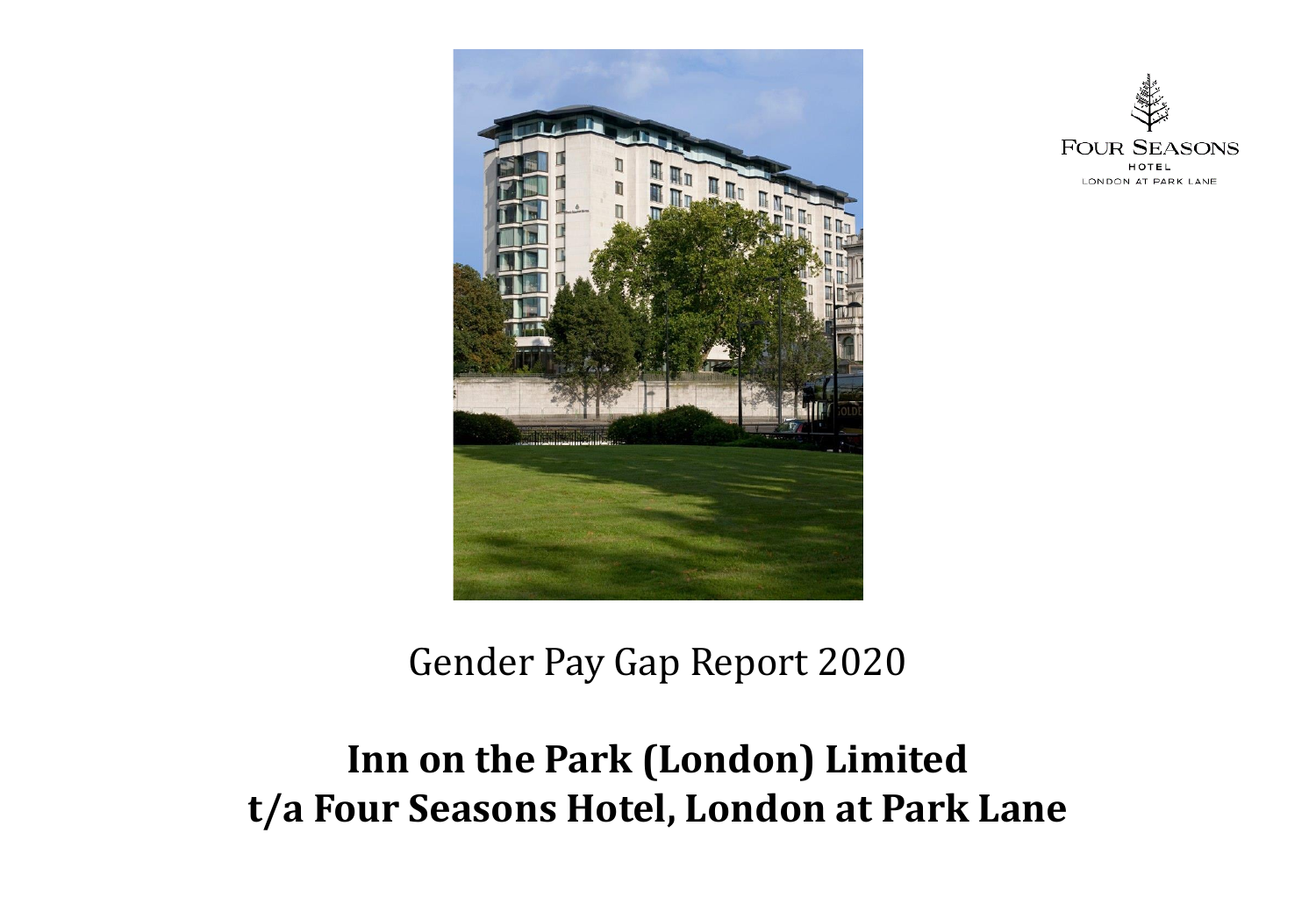# Introduction

In April 2017, the UK government introduced a new Gender Pay Gap reporting requirement for employers with 250 or more relevant employees. Employers are required to publish gender pay gap information by April 2021, based on data from April 2020. Although Four Seasons Hotel London at Park Lane identifies all genders, including biological sex, sex-based social structures and gender identity, for this report, gender is characterized by female and male, in line with the Equality Act 2010.

#### **The Gender Pay Gap is different to Equal Pay**

The Gender Pay Gap measures the difference in hourly pay between men and women, however Equal Pay measures what women and men are paid for doing the same work or similar work of equal value.

As a result, where there are fewer women in senior positions, this will result in a gender pay gap even where those women are being paid more than their male equivalents.

This report has been prepared in line with the Equality Act 2010 (Gender Pay Gap Information) Regulations 2017 and Equality Act 2010 (Specific Duties and Public Authorities) Regulations 2017.

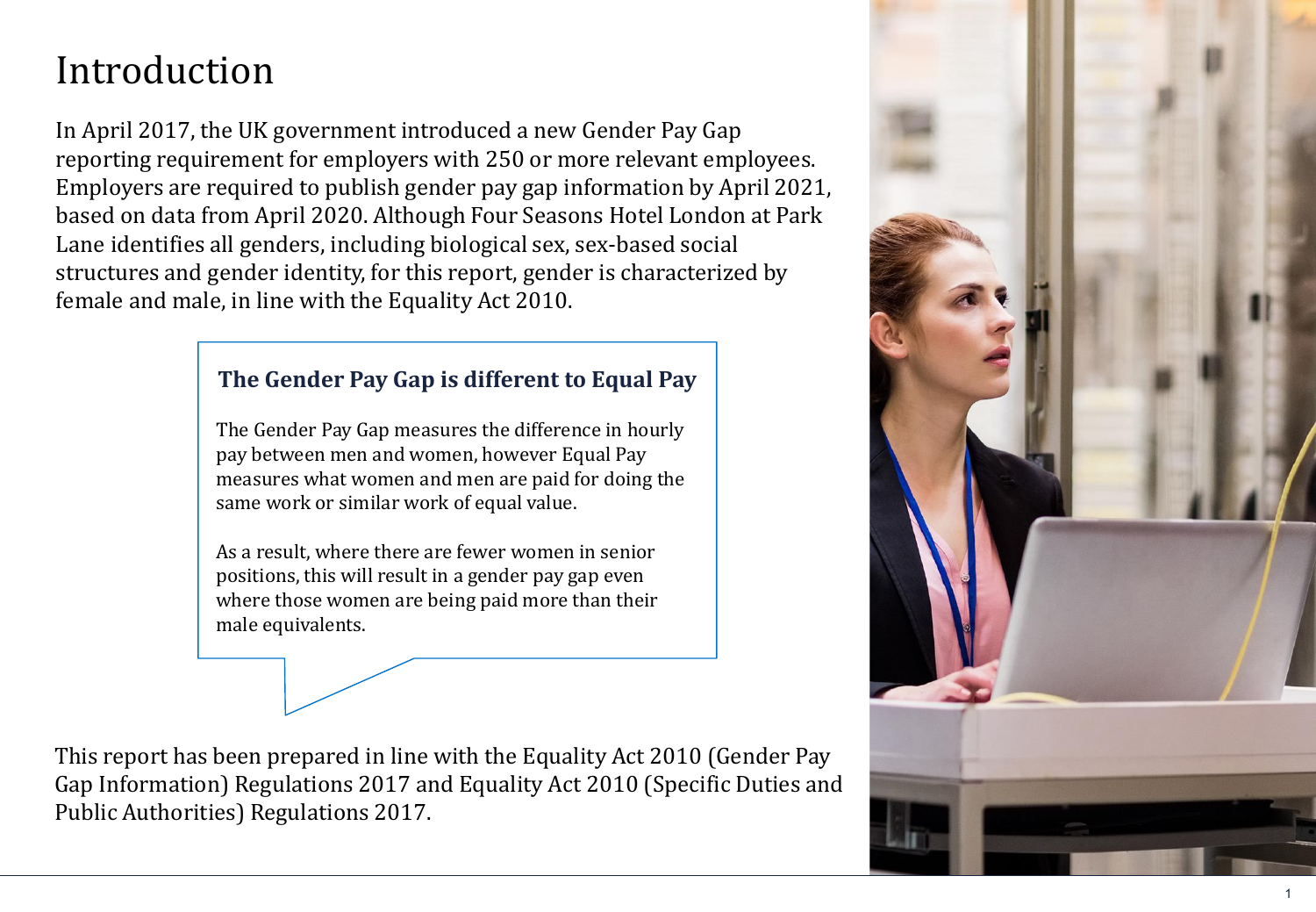## How is the Gender Pay Gap calculated?



2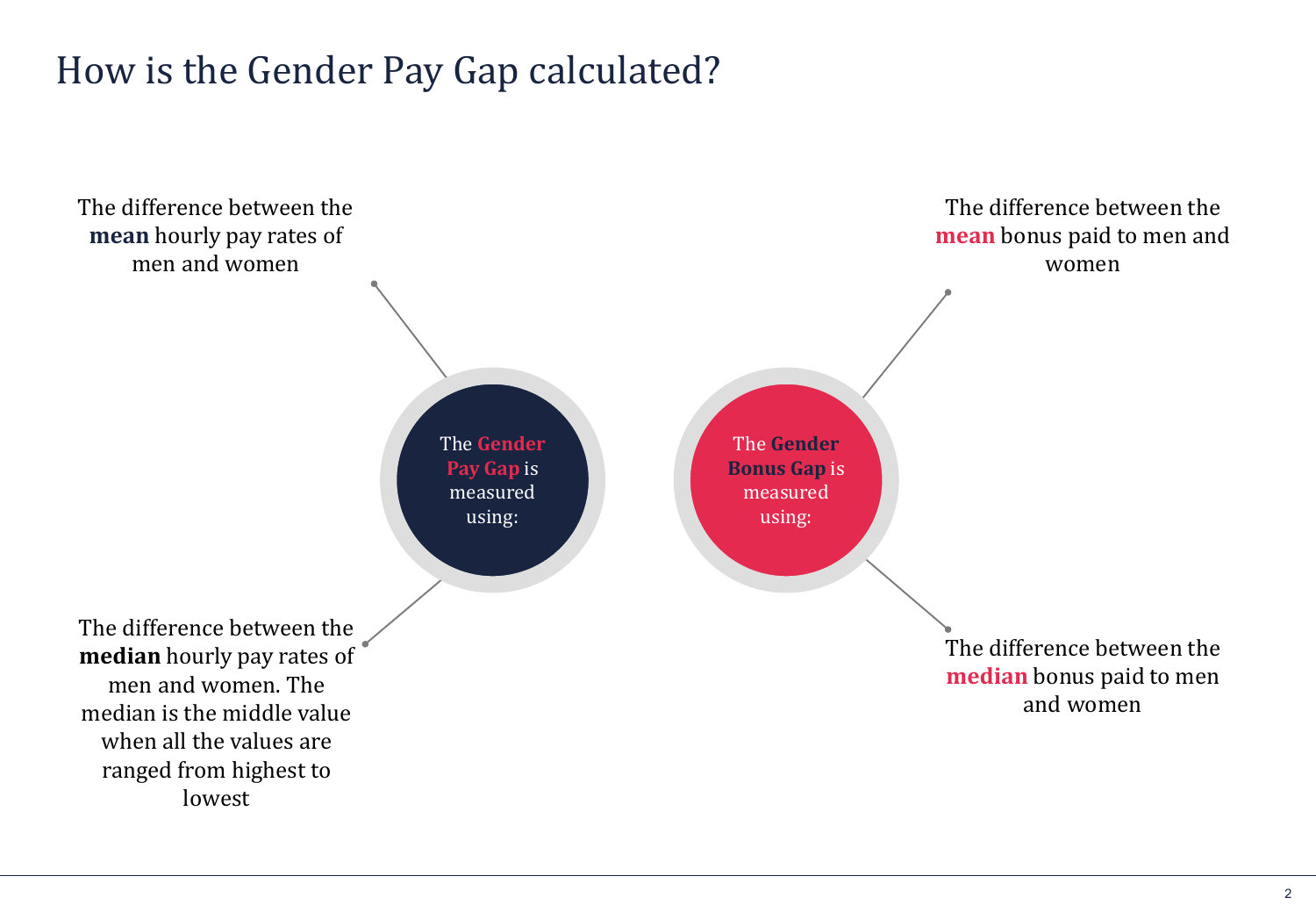# Gender Pay Gap and Gender Bonus Gap



### **Gender Pay Gap and Gender Bonus Gap**

*The proportion of male employees receiving a bonus is 92.1%*

*The proportion of female employees receiving a bonus is 94.9%*

*A marginally higher proportion of female, over male, employees are awarded bonuses. The remaining gap continues to be driven mostly by females receiving bonuses in higher-paid roles.*

The Gender Pay Gap is a reflection of the distribution of males and females at every level of the organisation and we continue to work hard to ensure females are well represented at all levels.

Our Gender Bonus Gap is impacted by the proportion of women in roles that are eligible to bonus payments, such as commission, incentives and other payments related to individual, group, or company performance. This Gender Bonus Gap is measured solely on those employees who were both eligible for a bonus payment and who received one. It therefore excludes those who may have been eligible but did not qualify for a payment. It also excludes individuals who may have a basic higher wage because they do not receive a bonus.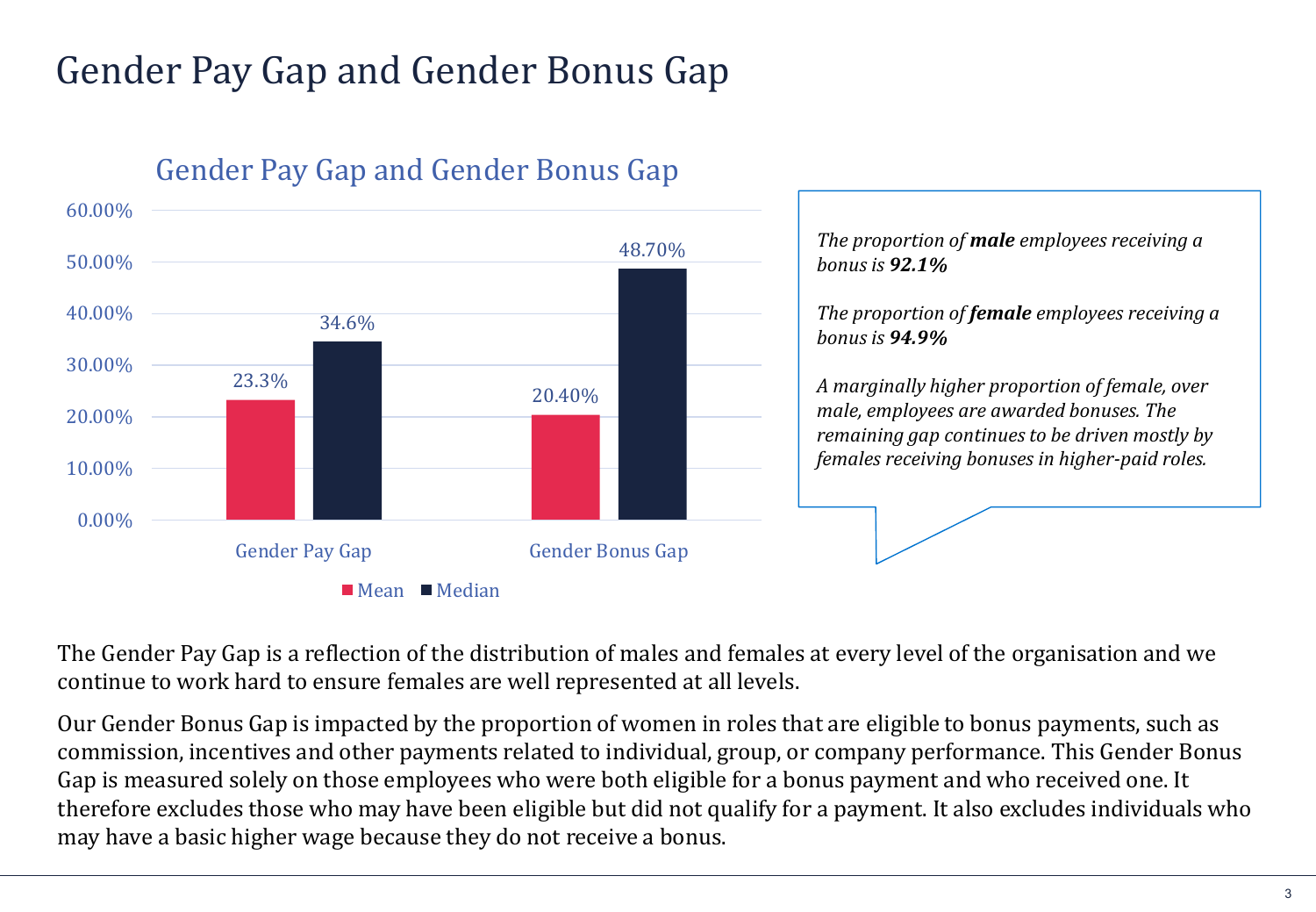## Gender Pay Quartiles



The charts above show the distribution of gender representation across the different pay quartiles in our workforce based on hourly pay rate.

The top quartile of our business comprises more men than women. In order for there to be little or no gender pay gap, there would need to be the same ratio of men to women in each quartile band. An organisation with a high ratio of men to women in the upper quartile band is likely to have a gender pay gap.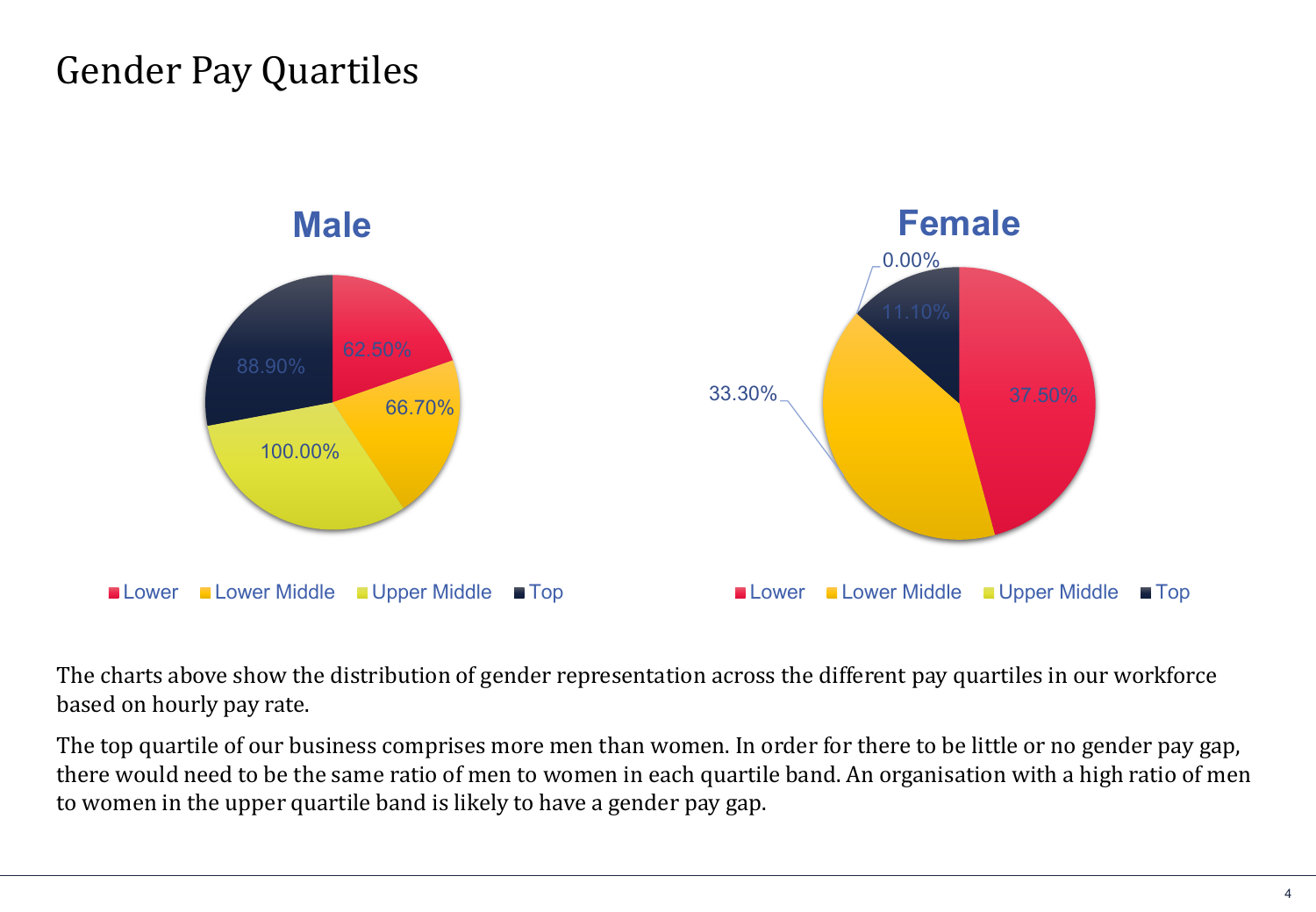### Observations from the gender pay gap information

- Data for April 2020 is summarised in this report, however it should be reviewed in the context of the unprecedented times caused by the current Coronavirus pandemic and the significant impact this has had on many industries – including hospitality. Our business has been closed for a significant portion of the last year, with the majority of employees furloughed extensively. Furloughed employees are not included for the purposed of Gender Pay Gap reporting, resulting in a very small sample size of 35 people. This number represents only about 10% of the population usually reported on, and is limited to individuals holding specific roles, including Security and Engineering, which by virtue of the nature of the work, are more typically occupied by men. This year's results should therefore be viewed in the context of the inevitable skewing of data that has resulted from the small sample size
- We continue to focus on providing training and opportunities to support women in the early and middle stages of their career. We hope that this will lead to greater numbers of women progressing to the very top of our business in the long term.

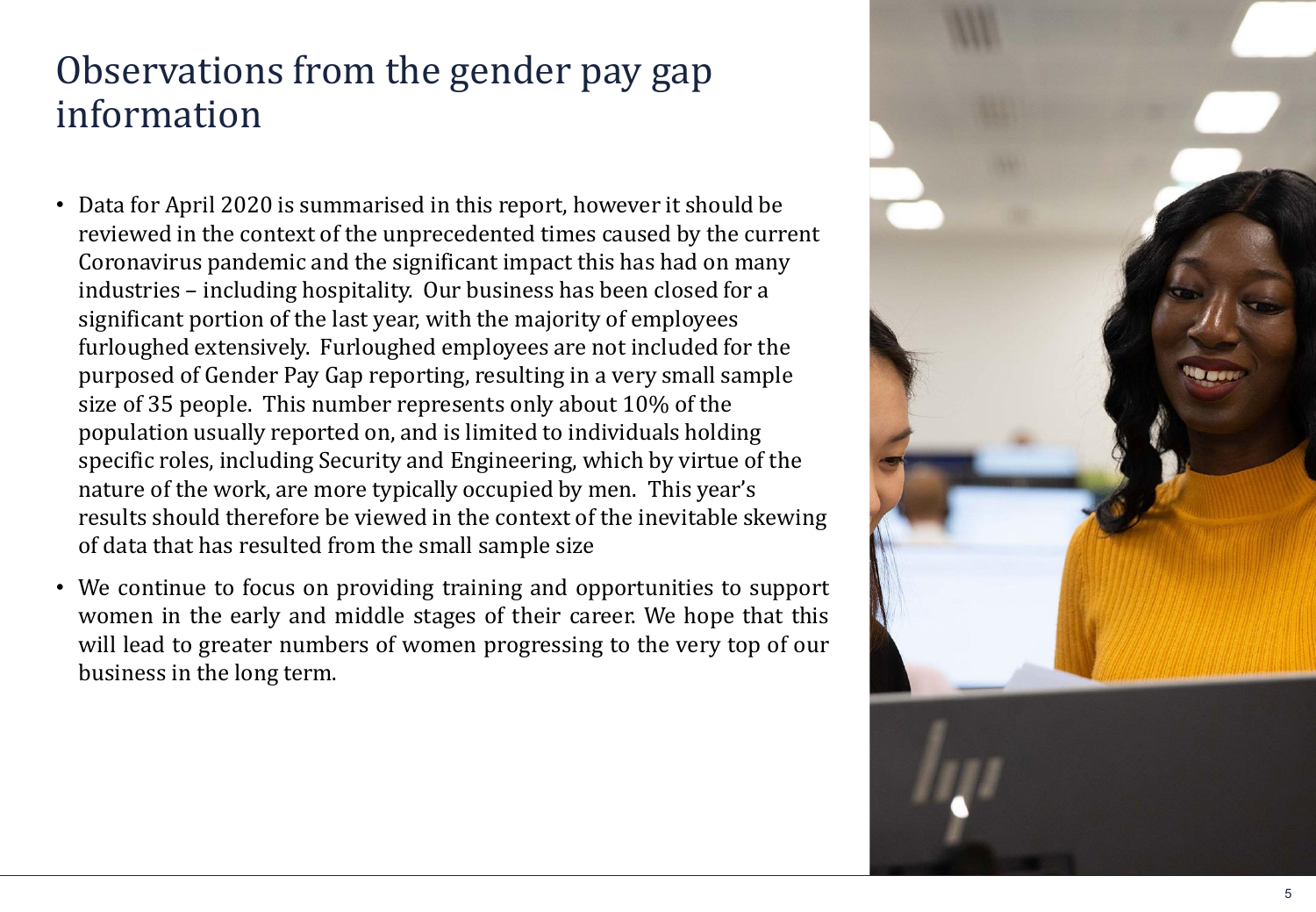# Closing the Gap

- We are committed to hiring and developing women in our businesses' management and executive positions. Many of the senior roles at Four Seasons Hotel London at Park Lane are held by women and we remain committed to the continued development of female talent across the business at all levels in order to ensure that we narrow gender pay gaps and bonus pay gaps in future years.
- Our focus is to continue to grow a diverse and inclusive culture at Four Seasons Hotel London at Park Lane in order to help us understand where we can make more changes to attract, grow and retain more diverse talent, in particular, recruiting a higher proportion of women into senior roles.